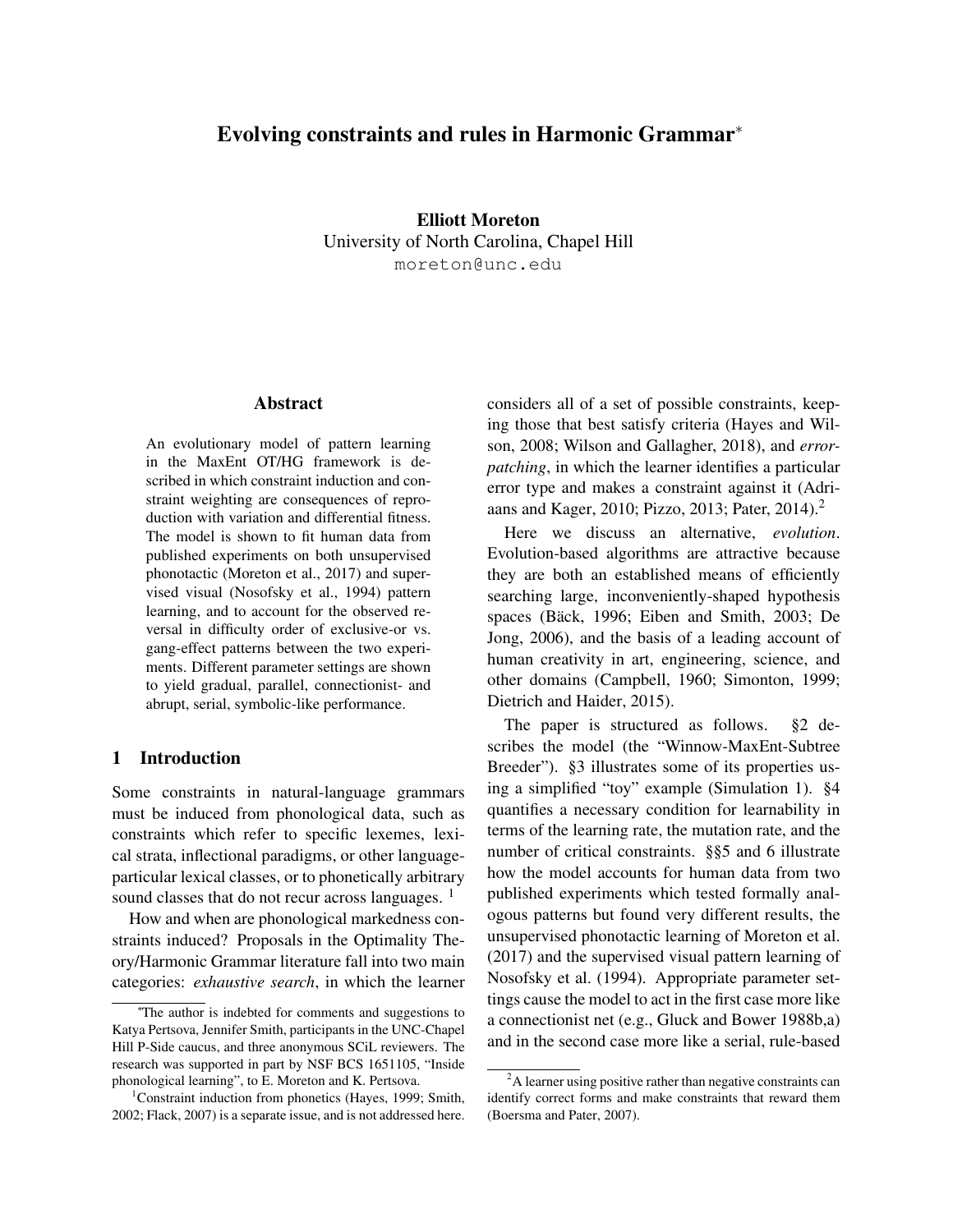hypothesis-tester (e.g., Nosofsky et al. 1994; Ashby et al. 2011; Goodwin and Johnson-Laird 2013). §7 suggests further empirical tests of the model.

# 2 Winnow-MaxEnt-Subtree Breeder

The anatomy of Winnow-MaxEnt-Subtree Breeder will be briefly described here. It is based on a model described in Moreton (2010b,a,c, 2019), which it modifies and extends.<sup>3</sup>. Source code and a replication kit can be found at https: //users.castle.unc.edu/~moreton/ Software/SCiL2020ReplicationKit/.

### 2.1 Constraints and candidates

*Consubstantiality of candidates and constraints*. Candidates are represented using prosodic and Feature-Geometric trees familiar from existing phonological theory (Goldsmith, 1976; McCarthy, 1981; Sagey, 1990; Clements and Hume, 1995) in this paper, a slightly simplified version of the feature system in Gussenhoven and Jacobs (2005, Ch. 5). A box marks the head ;  $\angle$  and R mark left and right constituent boundaries. A constraint is a representational subtree, rooted at a PrWd, which describes a locus of violation or of satisfaction (depending on the polarity of the constraint). Figure 1 depicts a micro-constraint that implements ONSET, à la Smith (2006). Any notational variant of this micro-constraint would belong to the same macroconstraint.

*Meta-constraints*. Since constraints are consubstantial with representations, they can evaluate each other. Winnow-MaxEnt-Subtree Breeder therefore allows the user to define metaconstraints, constraints which award a fitness bonus or penalty to other constraints. These can be used to prevent ill-formed constraints (e.g., \*[+high][+low]), or to gently encourage or discourage constraints of particular types (e.g., those that mention "salient" features, or express particular phonetic principles).

#### 2.2 Learning constraint "weights"

*Weights are population sizes*. In a Harmonic Grammar framework (Legendre et al., 1990), we can, without changing candidate harmonies, replace any

| ONSET                                  | Matches once in it                                                                                                                                                                                                                                                                                                                                                                                                                                                                                                              |
|----------------------------------------|---------------------------------------------------------------------------------------------------------------------------------------------------------------------------------------------------------------------------------------------------------------------------------------------------------------------------------------------------------------------------------------------------------------------------------------------------------------------------------------------------------------------------------|
| -1<br>$PrWd -$<br>L Syllable<br>[Root] | L PrWd R<br>L Syllable R<br>[Root]<br>[Root]<br>. [Place]<br>. [Place]<br>$\ldots$ [Cor]<br>$\ldots$ [Dor]<br>$\ldots$ [+ant]<br>$\ldots$ [+hi]<br>$\ldots$ [-dist]<br>$\ldots$ [-bk]<br>. $[–nas]$<br>$\ldots$ [-lo]<br>. $[+cons]$<br>. $[-\text{nas}]$<br>. [-approx]<br>$.[-cons]$<br>. $[+approx] \cdot [--son]$<br>. $[-lat]$<br>$.[+son]$<br>. $[-\text{cont}]$<br>$.[-lat]$<br>. $[Lar]$<br>$.[+cont]$<br>$\ldots$ [+spr<br>. $[Lar]$<br>gl]<br>$\ldots$ [-spr<br>$\ldots$ [-voi]<br>ql]<br>$\ldots$ [ + $\text{vol}$ ] |

Figure 1: A constraint uses a subtree to describe a locus of violation.

constraint  $C_i$  of weight  $w_i$  with  $w_i/\zeta$  constraints that each contribute  $\zeta$  to harmony. For example, if  $\zeta = 0.01$ , a MAX constraint of weight 3.5 can be replaced by 350 micro-MAX's, each of which has weight 1 and whose marks are multiplied by 0*.*01. In Winnow-MaxEnt-Subtree Breeder, all constraints are micro-constraints of fixed weight 1. The harmony of a candidate *x* is

$$
h(x) = \sum_{c} \zeta c(x) \tag{1}
$$

*Luce/MaxEnt choice rule*. Given the experimenter's intended winner  $x^+$  and intended loser  $x^-$ , the learner chooses  $x^+$  with a probability that depends on the harmonies of the candidates.

$$
\Pr(x^+ \mid x^+, x^-) = \frac{e^{h(x^+)}}{e^{h(x^+)} + e^{h(x^-)}}\tag{2}
$$

This is the two-alternative Luce choice rule (Luce, 1959, 23) applied to the exponentiated harmonies, i.e., a conditional Maximum Entropy model (Goldwater and Johnson, 2003; Jäger, 2007; Hayes and Wilson, 2008). The generalization to *k* alternatives is straightforward. The total harmony available in the system is thus  $N\zeta$ , limiting performance.

*Macro-constraints*. The algorithm itself is cog-

<sup>&</sup>lt;sup>3</sup>Erratum for that paper: p. 5, below Eqn. 35, " $\geq \log x$ " should be " $\approx \log x$ ".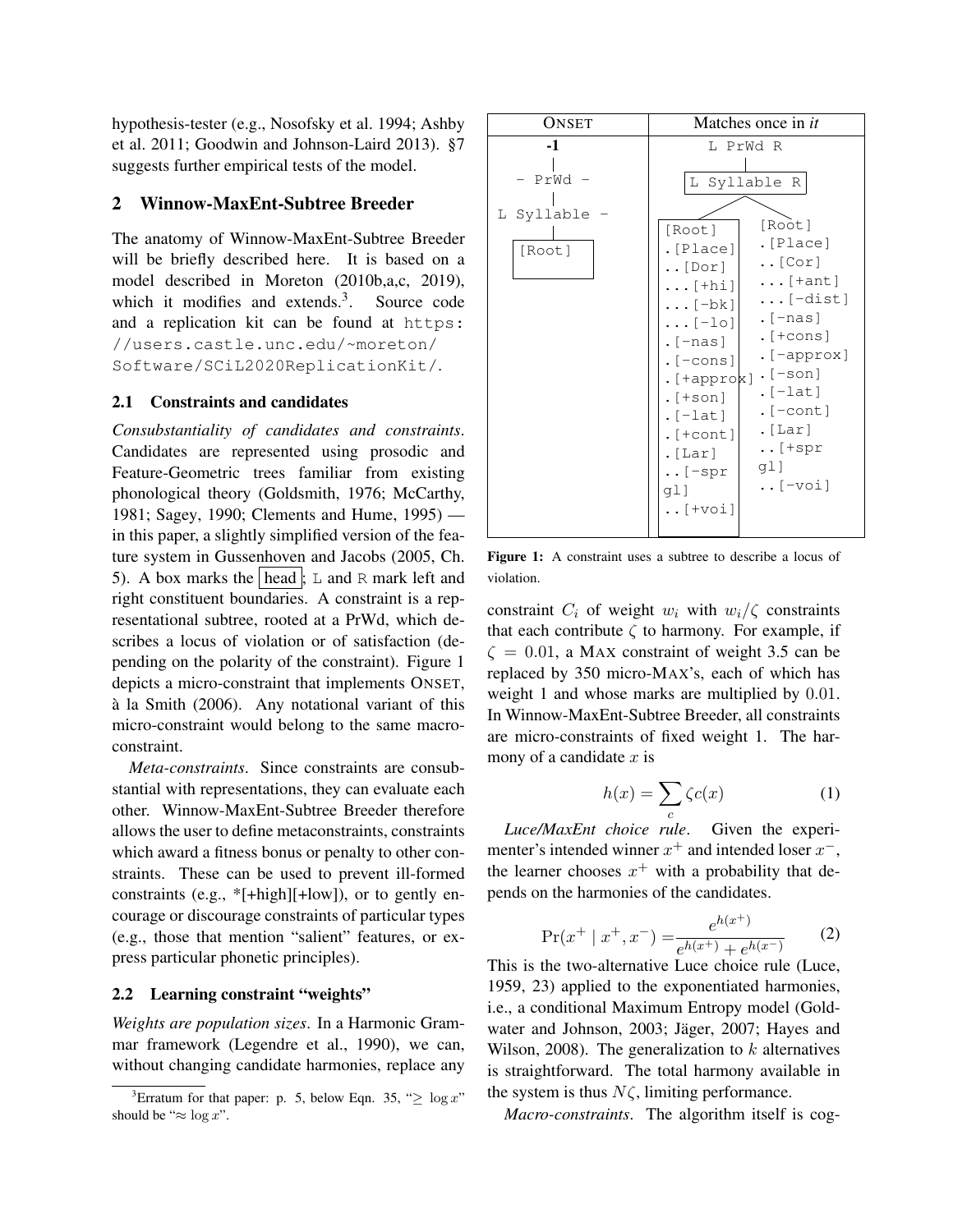|          |              | Expected                 | Effect on             |
|----------|--------------|--------------------------|-----------------------|
|          | $d_i$ Favors | offspring $o_i$          | population of $[c_i]$ |
| $-1$     |              | loser $1/(1 + \eta) < 1$ | shrinks               |
| $\theta$ | neither      |                          | stays same            |
| $+1$     |              | winner $1 + \eta > 1$    | grows                 |
|          |              |                          |                       |

Table 1: Effect of error on offspring of micro-constraint and population of macro-constraint.

nizant only of micro-constraints. For analytic convenience, we, looking in from outside, can classify two micro-constraints  $c_i$ ,  $c_j$  as belonging to the same *macro-constraint* if they assign the same scores to all candidates in the representational space. In the example above, the 350 micro-MAX's belong to a macro-constraint with a population size of 350 and an effective weight of 3.5. Macro-constraint membership is an equivalence relation, so we can write  $[c_i]$  for the macro-constraint containing the microconstraint *ci*.

*Weight update is reproduction*. When an error occurs, each micro-constraint *c<sup>i</sup>* produces an expected number of offspring given by

$$
o_i = (1+\eta)^{d_i} \tag{3}
$$

where  $\eta$  is a learning-rate parameter and  $d_i$  =  $c_i(x^+) - c_i(x^-)$  is the difference between the winner's and loser's score on *ci*. (The quantity *o<sup>i</sup>* is the *fitness* of  $c_i$ .) In particular,  $c_i$  produces  $|o_i|$  offspring with certainty, and one more with probability  $o_i - |o_i|$ . E.g., if  $c_i$  is binary (awards 0 or 1 marks), then Table 1 shows the expected number of offspring of the micro-constraint and the effect on the population size of the macro-constraint. This update rule induces a variant of the Winnow-2 algorithm (Littlestone, 1988; Moreton, 2019), first mentioned as a possible HG learning algorithm by Magri (2013).

If "soft" meta-constraints (those that assign finite marks) are specified, they add an offset to  $o_i$  equal to  $\zeta$  times the total score they assign to  $c_i$ .

#### 2.3 Evolving constraints

The initial constraint population is set by the user. Thereafter, on each error, the population is completely replaced via the following procedure.

*Breeding*. For each micro-constraint *c<sup>i</sup>* in the preerror population  $P$ ,  $o_i \cdot s$  identical clone offspring are made and deposited in the reproductive population *R*. Here *s* is the "clutch size" parameter, 1 by default, which allows the absolute number of offspring to be varied while maintaining the relative proportions belonging to differently-fit parents.

*Recombination.* Of the constraints in  $R$ ,  $\sigma$  ·  $|R|$  + 0.5 are randomly selected to be *recombinant* breeders, partitioning *R* into *B* (recombinant breeders) and  $R - B$  (parthenogenetic breeders). The offspring population *O* is initialized to equal  $R - B$ . For each breeder  $c_i \in B$ , another breeder  $c_j \in B$  of equal or greater fitness ( $o_i \leq o_j$ ) is selected, and the two constraints are combined as described in Moreton (2019) to make a new constraint  $c_{i,j}$ , which is then added to *O*. (Recombination is not used in the simulations described in this paper.)

*Mutation.* Of the constraints in  $O$ ,  $|\mu|O| + 0.5$ are randomly selected to undergo mutation. Mutation is undirected, i.e., the probability of a particular mutation is independent of its effect on fitness (just as in the Minimum Description Length learner of Rasin and Katzir 2016). Mutation proceeds recursively, starting with the highest node in the constraint. Mutation operations differ between node genera (Table 2). At each node, every operation that can apply to that node first has a chance to apply. Then the algorithm visits each actual *or potential* dependent of the node, and applies recursively to it. A potential dependent of a unary feature is any currently unrealized dependent feature; e.g., an unfilled [ant] slot under [+Cor]. A potential dependent of a prosodic category is an interval between two of its actual constituents, counting the category's own boundaries as constituents. For example, the PrWd in  $[\sigma\sigma]_{PrWd}$  has two actual dependents (the two  $\sigma s$ ) and three potential ones:  $\begin{bmatrix} \sigma \\ \sigma \end{bmatrix}$   $_{\text{PrWd}}$ . Mutation could add another  $\sigma$  node at any or all of the three potential dependents.

After mutation has applied to a constraint, the mutant and the original are compared, and if they are identical, or if the mutant receives marks from a "hard" meta-constraint (one that assigns marks of  $-\infty$ ), mutation is re-attempted until an actual mutant is achieved. The number of mutants produced on each error is thus *Nsµ*.

The probability of each operation can be set individually. In the present simulations, all are set to the same probability  $\pi$ , except those for *Gain head*, *Lose head*, and *Duplicate constituent*, which are set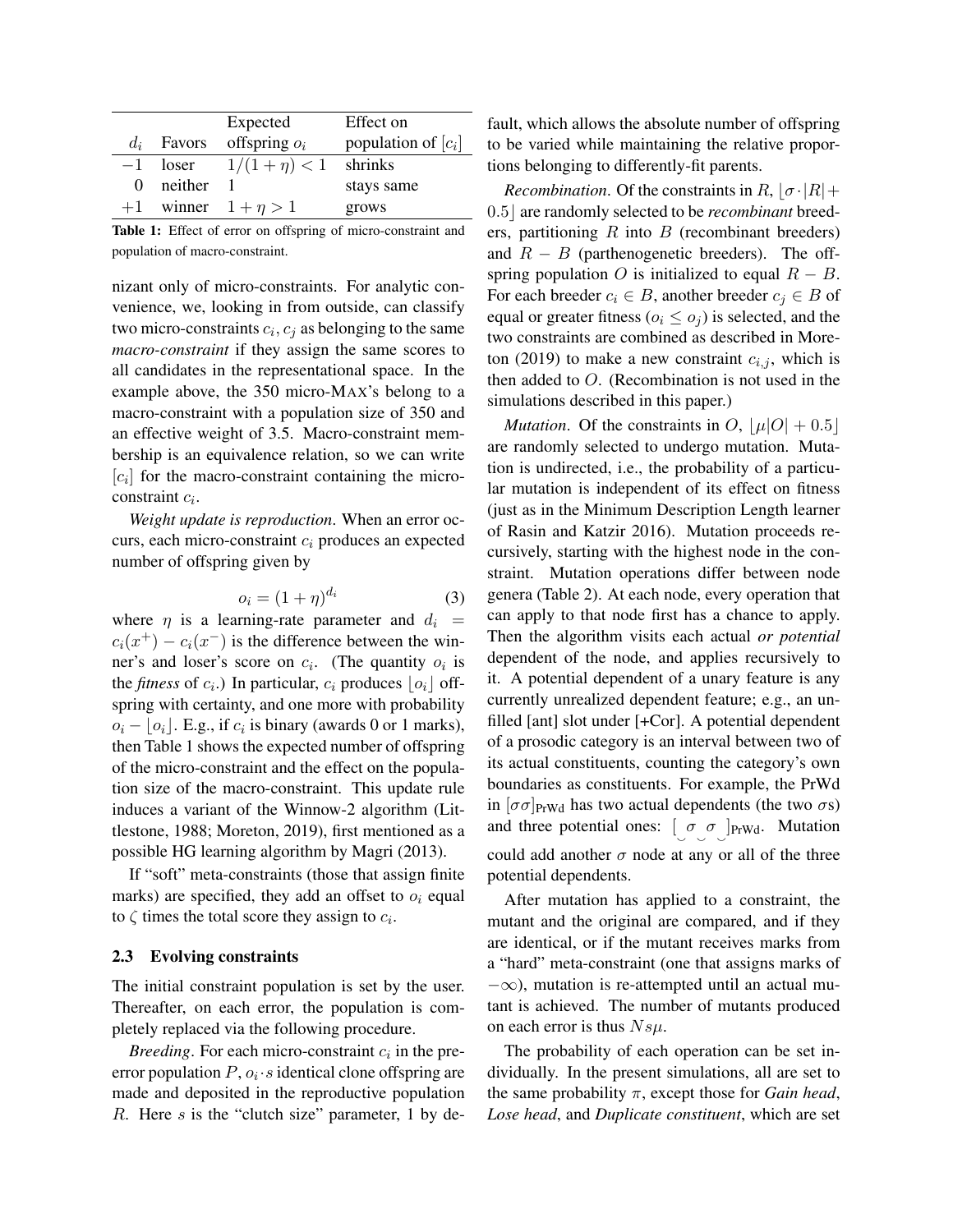*Invert polarity*: Change the sign of the mark given by a constraint.

- *Add constituent*: Applied to a potential dependent in a PrWd (syllable), adds a syllable node (segment node) there. (E.g.,  $[\sigma \sigma]_{PrWd}$  has three potential dependents, marked here with  $\Box$ s:  $[\Box \sigma \Box \sigma \Box]$ <sub>PrWd</sub>. Each  $\circ$  could mutate into another syllable.)
- *Delete constituent*: Applied to a syllable node (segment node), deletes it.
- *Duplicate constituent*: Applied to a syllable or segment, makes an adjacent duplicate copy of the syllable or segment, including all of its dependents.
- *Gain head*: Applied to a PrWd (syllable), designates one of its syllables (segments) as the head, or moves the head if there already is one.
- *Lose head*: Applied to a PrWd (syllable), makes it headless by undesignating the existing head (if any)
- *Flip anchor*: Applied to a prosodic boundary marker, toggles it (between – and  $L$ , or between – and  $R$ ).
- *Gain unary*: Applied to a *potential* unary feature (e.g., the empty position under a [+Place] node where [+Cor] could go), adds that unary feature.
- *Lose unary*: Applied to an *actual* unary feature, deletes it along with all of its dependents.
- *Gain binary*: Applied to a *potential* binary feature (e.g., the empty position under a [+Cor] node where [ $\pm$ ant] could go), adds that feature (with  $+$  and  $$ values equally likely).
- *Lose binary*: Applied to an *actual* binary feature, deletes it.
- *Invert binary coefficient*: Applied to an *actual* binary feature, changes  $+$  to  $-$  and vice versa.

Table 2: List of mutation operations.

to 0. The larger  $\pi$  is, the more the mutant will differ from the parent.

A micro-constraint which is lost from the population and later re-innovated returns with its old fitness value, rather than the default fitness of 1 given to novel micro-constraints. (This design choice is crucial to the success of Simulation 3 in §6.)

*Memorization*. With probability  $p_{\text{mem}}$ , the learner creates a new micro-constraint that gives  $+1$  mark to the candidate that should have won, or  $-1$  mark to the candidate that should not have (the experimenter can set a switch, mem\_polarity). This constraint is cloned *n*mem times, and the clones are added to *O*. (In all simulations in this paper,  $p_{\text{mem}} = 0$ .)

*Population adjustment*. The resulting offspring population is adjusted in size to meet the target size of *N*. The default method (*random adjustment*) is to randomly delete or clone micro-constraints, with equal probability. An alternative (*fitness-based adjustment*) is to choose the fittest *N* offspring, with ties broken randomly. The adjusted population then completely replaces the previous generation.

The parameters are listed in Table 3. In all the simulations reported here, the parameters were fixed across trials within a simulation, although in fact they can be varied from trial to trial.

| N                | Number of micro-constraints in population.          |
|------------------|-----------------------------------------------------|
|                  | Weight quantum.                                     |
| $\eta$           | Learning rate.                                      |
| $\mu$            | Mutation rate.                                      |
| $\boldsymbol{s}$ | Clutch size.                                        |
| $p_{\rm mem}$    | Probability to memorize winner/loser as constraint. |
| $n_{\rm mem}$    | Number of copies of winner/loser memorized.         |
|                  | mem polarity Memorize winner or loser?              |
| meta             | Meta-constraint set                                 |
| mut              | Mutation probabilities (see Table 2)                |
| rec              | Recombination parameters (not discussed here)       |
|                  |                                                     |

Table 3: List of simulation parameters.

# 3 Simulation 1: 2AFC phonological learning (toy example)

Since new macro-constraints arise by mutation out of old ones, existing macro-constraints should prime discovery of new ones that are similar to them. Since high-weighted (populous) macro-constraints initiate more mutations, new macro-constraints should tend to be mutants of (hence, similar to) high-weighted old ones. And because approximate solutions can prosper when the learner has not yet discovered the precise constraints, an approximately-right constraint can focus the learner's mutational searching on its own neighborhood.

We illustrate these general principles of the model's behavior using a stripped-down "toy" example. The stimulus space is the set of all  $(C)V(C) \in$  $\{\emptyset, [p,t,k] \}$ u $\{\emptyset, [p,t,k] \}$ . Pattern *A* has two place restrictions on the coda; Pattern *B* has one on the coda and one on the onset (Table 4).

To make analysis easier,  $\sigma$  is set to 0 to make all reproduction asexual (this is true througout this paper). The mutation distance between the critical constraints in Condition A is then 2 (from \*[– syll, +Lab]] $_{\sigma}$  to \*[-syll, +Dor]] $_{\sigma}$ : delete [+Lab], insert [+Dor]), while that between those in Condition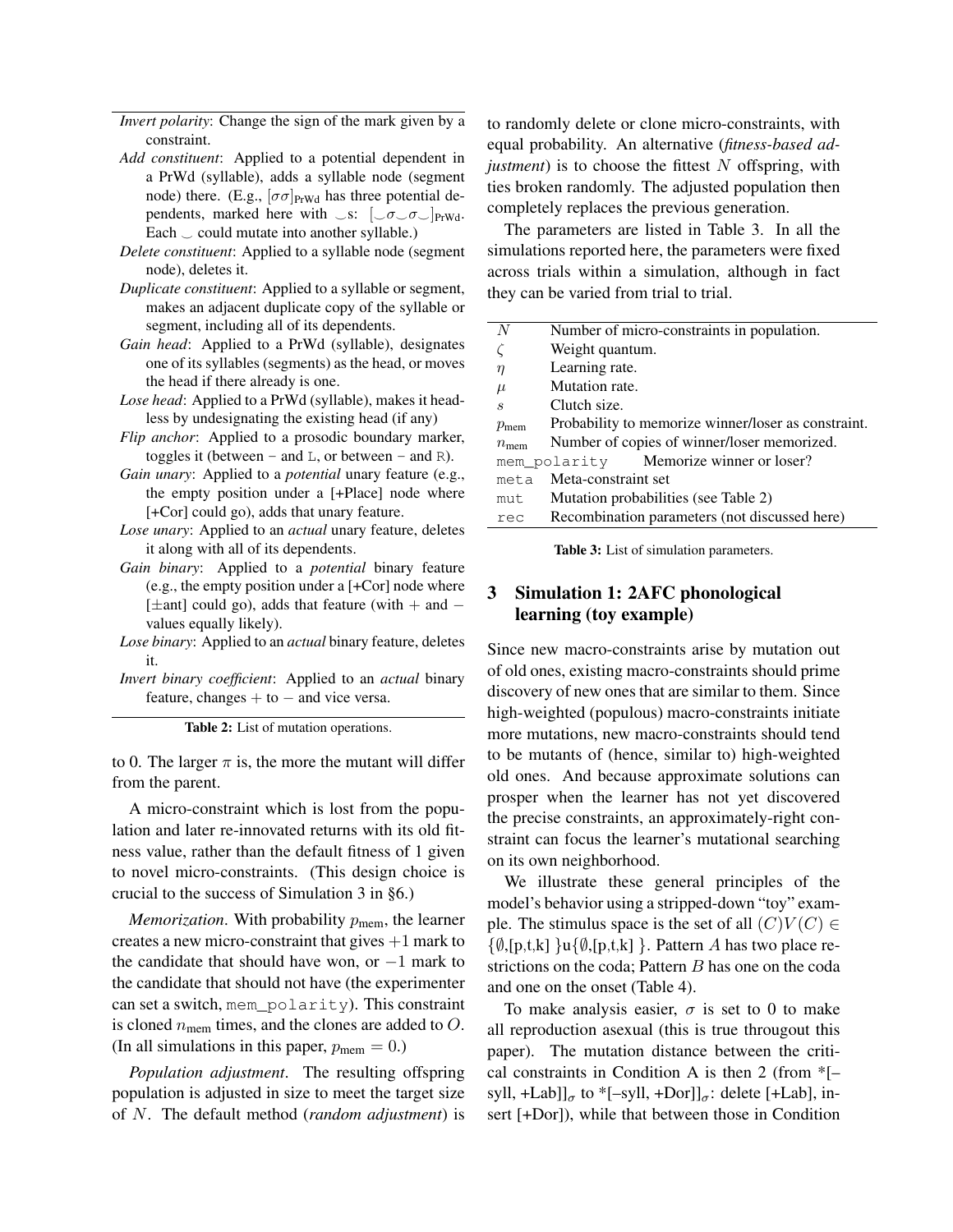|             | Pattern A                                |
|-------------|------------------------------------------|
| Unviolated  | *[-syll, +Dor]] $_{\sigma}$ (=NODORCODA) |
| constraints | *[-syll, +Lab]] $_{\sigma}$ (=NOLABCODA) |
| Positive    | u, ut, pu, put, tu, tut, ku, kut         |
| Negative    | up, uk, pup, puk, tup, tuk, kup, kuk     |
|             | Pattern B                                |
| Unviolated  | *[-syll, +Dor]] $_{\sigma}$ (=NODORCODA) |
| constraints | $*_\sigma$ [[-syll, +Lab] (=NOLABONS)    |
| Positive    | u, up, ut, tu, tup, tut, ku, kup, kut    |
| Negative    | uk, pu, pup, put, tuk, kuk               |

Table 4: Phonotactic patterns for Simulation 1.

B is 4 (from \*[–syll, +Lab]] $_{\sigma}$  to \* $_{\sigma}$ [[–syll, +Dor]: delete [+Lab], insert [+Dor], unset right boundary, set left boundary). The same holds for other microconstraints that instantiate these macro-constraints, because they likewise occur in pairs (e.g., with a useless [+nas] feature added to both). Discovering either critical constraint should therefore prime discovery of the other better in the *A* condition than in the *B* condition. Concretely, we expect that in Condition  $A$ , as compared to Condition  $B$ , (1) time between discovery of the two constraints will be smaller, and (2) the weights of the two constraints will be more strongly correlated (because they coexist for longer).

The simulation parameters were set as follows: learning rate  $\eta = 0.25$ , mutation rate  $\mu = 0.05$ , a population of  $N = 200$  constraints initialized to  $\star$  (L PrWd R), weight quantum  $\zeta = 0.05$ . The individual probabilities of the mutation operations *Add constituent, Delete constituent, Flip anchor, Gain unary, Lose unary, Gain Binary, Lose binary, Invert binary coefficient* were set to  $\pi = 0.005$ , and all the others to 0. The time limit was 1024 trials, and 100 replications of each condition were run. Nondiscovery was coded as  $\infty$ , so aggregate results are reported as medians, not means.

*Prediction (1): Time between discovery smaller in A than B*: The median number of trials that elapsed between discovery of the two critical constraints was 2.8 times greater in Condition *B* than in Condition *A*, as shown in Table 5. The difference was significant by a Wilcoxon-Mann-Whitney rank-sum test  $(U = 2657.5, p = 0.003082,$  using wilcox.test in R's stats library, R Core Team 2018).

*Prediction (2): Weights of the two constraints more strongly correlated in A than B*: Because

|   | Discovery of                 |                             |       |  |
|---|------------------------------|-----------------------------|-------|--|
|   | $*_\sigma$ [[-syll, +Lab] or |                             |       |  |
|   | *[-syll, +Dor]] $_{\sigma}$  | *[-syll, +Lab]] $_{\sigma}$ | diff. |  |
| А | 237                          | 243                         | 114   |  |
| R | 313                          | 316                         | 322   |  |
|   |                              |                             |       |  |

Table 5: Median trials to and between discovery of critical constraints in Simulation 1, Conditions *A* vs. *B*.

discovery is more simultaneous in Condition *A*, the critical macro-constraints' weights develop more asymmetrically in Condition *B*. The mean correlation between the weights of \*[–syll, +Dor] and the other critical macro-constraint was 0.72 in Condition *A*, 0.56 in Condition *B* (significantly different by a Wilcoxon-Mann-Whitney rank-sum test,  $U = 4761, p = 0.0003484$ . Non-discovery meant no correlation could be computed for 5 of the *A* and 24 of *B* simulations.).

*Attention-like effects*: Clues in the data can cause the learner to search some regions of constraint space more intensively. Here, the constraint \*[–syll,  $+$ Dor]] $_{\sigma}$  (i.e., NODORSALCODA, critical in *A* and *B* conditions) is one mutation away from \*[–syll]]<sub> $\sigma$ </sub> (i.e., NOCODA). The latter constraint is discovered early and simultaneously in both *A* and *B* (see Table 6). It is better supported by the training data in *A* (4 out of 8 positive vs. 0 out of 8 negative stimuli) than in *B* (3 out of 8 positive vs. 1 out of 8 negative). Once discovered, its population grows for longer in *A* than in *B*, peaking at 59 micro-constraints on Trial 305 vs. 23 micro-constraints on Trial 260. Between discovery and peak, the  $*[-syll]]_{\sigma}$  population grew at a rate of  $59/(305 - 24) = 0.21$ micro-constraints per trial in Condition *A*, but only  $23/(259 - 24) = 0.10$  in Condition *B*, i.e., half as fast. More population in  $[-syll]]_{\sigma}$  means more opportunities to spawn \*[-syll, +Dor]] $_{\sigma}$ , and indeed that constraint is found sooner in Condition A (estimate is 72 trials by Wilcoxon-Mann-Whitney test,  $U = 2657.5, p = 0.003082$ . Across all 99 replications in Condition *A* in which both constraints were discovered, a mean of 47% of all instances of \*[-syll, +Dor]] $_{\sigma}$  were immediate offspring of \*[syll]] $_{\sigma}$ . The analogous figures for Condition *B* are 91 and 8.7%.

Speaking anthropomorphically, we might say that the *A* learner "notices" that codas matter, i.e. upweights  $*[-sy1]]_{\sigma}$ . That "directs its attention" to the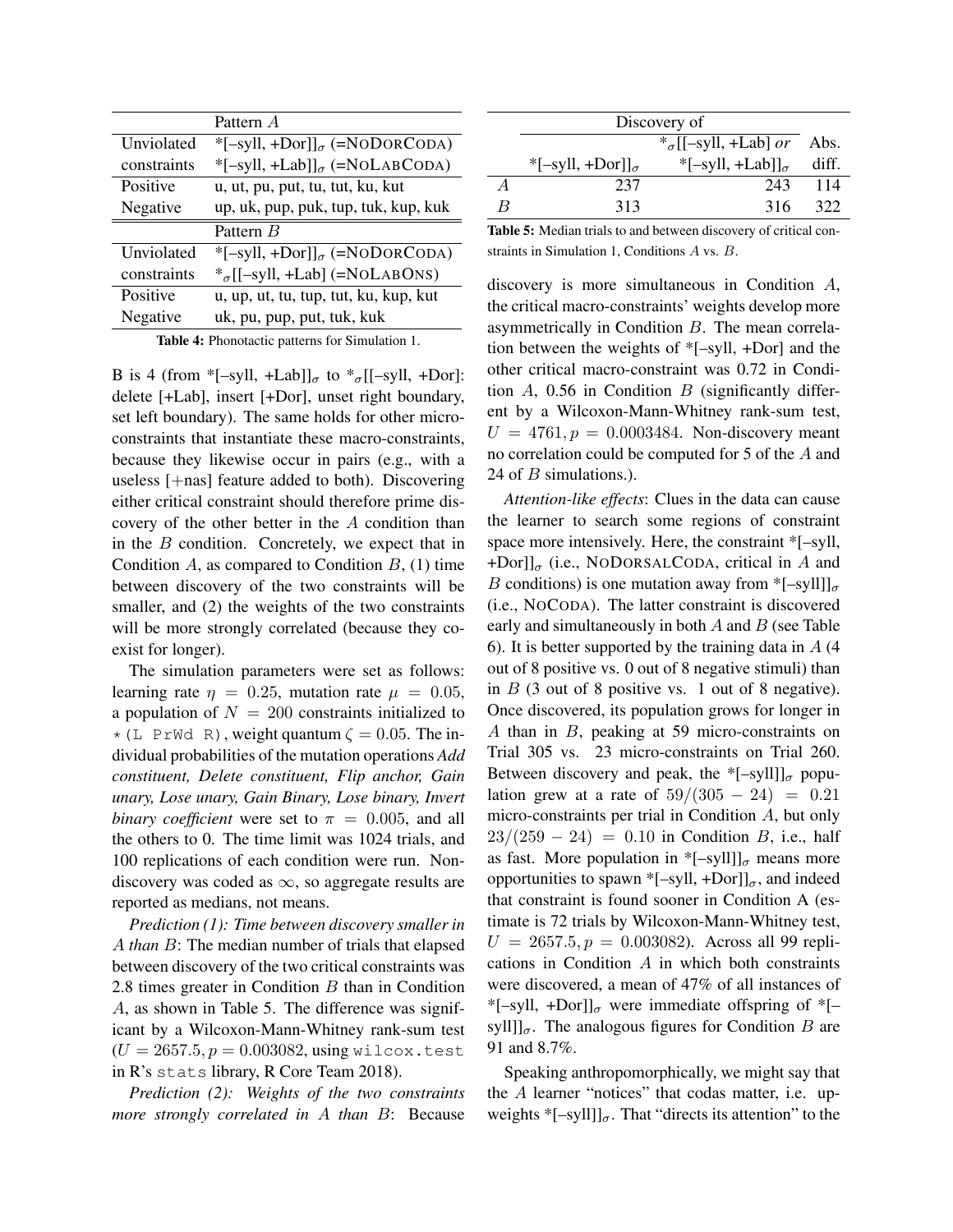coda position (by allowing the approximate solution \*[-syll]] $_{\sigma}$  to elbow out other constraints). This "focused attention" results in a more-intensive search among neighbors of  $*[-syll]]_{\sigma}$ , which soon finds *both* critical constraints. Thus, R&D work that helps find one constraint also helps find the other. The critical constraints then outcompete the approximate constraint and drive its weight down. In the *B* condition, it takes longer to discover the critical constraint because the mutant population is divided between constraints targeting the onset and coda positions, i.e., the data does not "call attention" to one position more than the other.

|                                                           | Median trial number |      |
|-----------------------------------------------------------|---------------------|------|
| Event                                                     |                     |      |
| * $[-sy11]_{\sigma}$ discovered                           | 24                  | 24   |
| *[-syll]] <sub><math>\sigma</math></sub> population peaks | 305                 | 260  |
| (peak pop. size)                                          | (59)                | (23) |
| *[-syll, +Dor]] $_{\sigma}$ discovered                    | 237                 | 312  |

**Table 6:** Discovery of  $*$ [-syll]] $_{\sigma}$  (NOCODA) primes discovery of \*[-syll, +Dor]] $_{\sigma}$  (NODORSALCODA) in Simulation 1.

### 4 Mutation, learning, and complexity

The pattern in Simulation 1 can be captured by a monostratal grammar: The two macro-constraints handle disjoint, exhaustive subsets of the pattern, and are not critically ranked (weighted) relative to each other. In the general monostratal case, there are *n* critical macro-constraints in the minimal solution, with  $[c_k]$  having exclusive responsibility for Trial Type *k*. Suppose that the learner has already found them all, and that  $\zeta$  and  $N$  are big enough that growth in the population of any critical macroconstraint comes mainly at the expense of noncritical constraints (assumed to be neutral). We will see that  $\eta$  and  $\mu$  impose an upper bound on  $n$ .

Let  $r_k$  be the probability that when the next error occurs, it will occur on Trial Type *k*. Then the expected proportional change in the population size *w<sup>k</sup>* of  $[c_k]$  is the expected product of its rates of growth through reproduction and of shrinkage through mutation. If we assume what is typically the case, that mutation turns a critical constraint into another critical constraint negligibly often, then on the next error,  $[c_k]$  reproduces with probability  $r_k$  and then shrinks by mutation with probability 1:

$$
E [w'_{k}/w_{k}] = r_{k}(1+\eta)(1-\mu) + (1-r_{k})(1-\mu)
$$
  
=  $(1+r_{k}\eta)(1-\mu)$  (4)

where  $w'_k$  is the updated  $w_k$ .

When the learning algorithm converges,  $E[w'_k/w_k] \ge 1$  for all *k*, i.e., all of the macroconstraint weights are either constant, or else increasing at the expense of the neutral constraints. Setting  $E[w'_k/w_k] = 1$  and solving for  $r_k$  yields the critical value

$$
r^* = \frac{1}{\eta} \frac{\mu}{1 - \mu} \tag{5}
$$

If  $r_k < r^*$ , then  $w'_k < w_k$ . Hence, a necessary condition for convergence is  $\forall k : r_k \geq r^*$ . But since the  $r_k$ 's add to 1, there must be at least one  $k$ such that  $r_k \leq 1/n$ . Hence a stable final grammar exists only if

$$
n \le n_{\rm crit} = \eta \frac{1 - \mu}{\mu} \tag{6}
$$

In Simulation 1, where  $n = 2$ ,  $\eta$  and  $\mu$  were chosen so that  $n_{\text{crit}} = 0.25 \cdot (1 - 0.05)/0.05 =$ 4*.*74 *>* 2, and indeed, the average proportion correct for the last 16 trials was above 0.95 in both the *A* and *B* conditions. To illustrate the effect of varying  $n_{\text{crit}}$ , the simulation was re-run with all combinations of  $\eta \in \{0.1, 0.15, 0.25, 0.3\}$  and  $\mu \in$ *{*0*.*025*,* 0*.*05*,* 0*.*1*,* 0*.*15*}*. Figure 2 shows the results in terms of proportion correct on the last 16 trials (of 2048). For  $n_{\text{crit}} > 2$ , the median — indeed, the



Figure 2: Proportion correct on the last 16 trials as a function of  $n_{\text{crit}}$ , Simulation 1, Condition *A*. Vertical line marks  $n_{\text{crit}} = 2$ .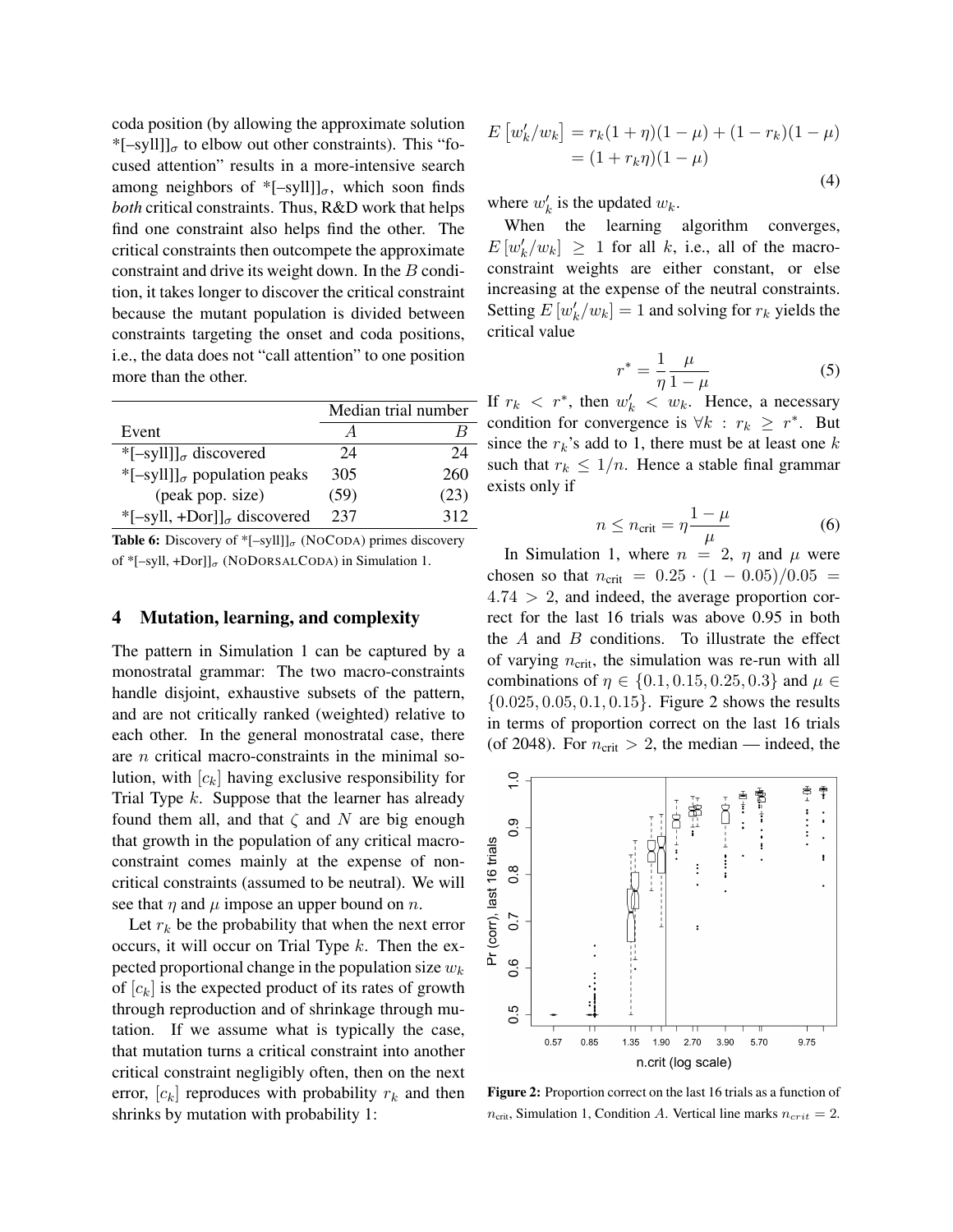lower quartile — is never below 0.9. For  $n_{\text{crit}}$  even slightly below 2, performance drops off rapidly.

The reproduction and mutation rates thus fix an upper bound on the number of critical macroconstraints in a learnable monostratal grammar. A pattern which minimally requires more than *n*<sub>crit</sub> macro-constraints cannot be learned at all. A pattern which can be expressed with  $n_{\text{crit}}$  or fewer macro-constraints cannot be learned using an equivalent grammar that has more, e.g., one relying on parochial constraints or stimulus memorization.

# 5 Simulation 2: Unsupervised phonological learning (Moreton et al., 2017)

When the population size *N* is large, and the weight quantum  $\zeta$  is small, the learner approximates a constraint-based model in which the constraint set contains all possible constraints up to a certain size, whose weights vary continuously. The reason is that the mutants created on any error will sample the space of possible constraints densely. Simulation 2 illustrates this point.

In many lab experiments, phonotactic learning is *unsupervised*: Participants are trained by exposure to pattern-conforming stimuli only. Since Winnow-MaxEnt learns from winner-loser pairs, the learner must somehow generate its own loser on each trial.

A straightforward way to do that is for the learner to sample from the probability distribution specified by its current grammar. If the sample differs from the presented stimulus (virtually certain, regardless of how well the pattern has been learned), the stimulus and sample are used as  $x^+$  and  $x^-$  in Equation 3. Since  $x^+$  is always pattern-conforming, but  $x^-$  is sometimes not, macro-constraints enforcing the pattern prosper (i.e., gain population relative to other constraints).

The hypothesis is tested by simulating three different conditions from a published experiment (Moreton et al., 2017, Exp. 1). The stimulus space consisted of the 256 possible  $C_1V_1C_2V_2$  stimuli for which the consonants were one of  $[t d k g]$  and the vowels one of  $[i \alpha u]$ . Human participants were familiarized by hearing and repeating aloud 32 pattern-conforming stimuli in pseudo-random order such that each stimulus occurred 4 times. They then did 32 test trials in which they heard two novel stimuli, one pattern-conforming and one not, and were asked to choose the conforming stimulus.

Three specific patterns were chosen for the simulation, each instantiating a different pattern type in the classification of Shepard et al. (1961, see Figure 3). The pattern " $C_1$  is voiceless" belongs to Type I, a simple, one-feature affirmation. The pattern "*C*<sup>1</sup> and  $C_2$  disagree in voicing" is of Type II, an if-andonly-if (equivalently, an exclusive-or) combination of two features. Finally, the pattern "at least two of: (1)  $C_2$  is velar, (2)  $C_1$  is voiceless, (3)  $V_2$  is back" is of Type IV, a three-feature "gang effect".



Figure 3: Pattern Types I, II, and IV of Shepard et al. (1961), illustrated using visual stimuli. Type I is defined by a single feature ("the figure is black"); Type II is an iff/xor relation between two features ("black iff round"); and Type IV is a three-feature gang effect ("at least two of white, triangular, small").

For each pattern, 32 conforming training stimuli, 32 conforming test stimuli, and 32 non-conforming test stimuli were randomly chosen. Each of the three patterns can be learned to perfection with  $n = 8$ or fewer macro-constraints. The simulation parameters were set at  $\eta = 0.33, \mu = 0.025$  (satisfying Equation 6 for  $n = 8$ ,  $\zeta = 0.05$ , and  $N = 2000$ constraints. The values were chosen by trial and error to approximate human performance. The test task for human participants was to decide which of each test pair was "a word in the language you were studying". In the simulation, this was implemented by attaching to each training and test stimulus a [+real] feature. The constraint set was initialized to equal proportions of  $\star$  [+real] and  $\star$  [-real]. The learner got as many training and test trials as did the humans. 100 replications of each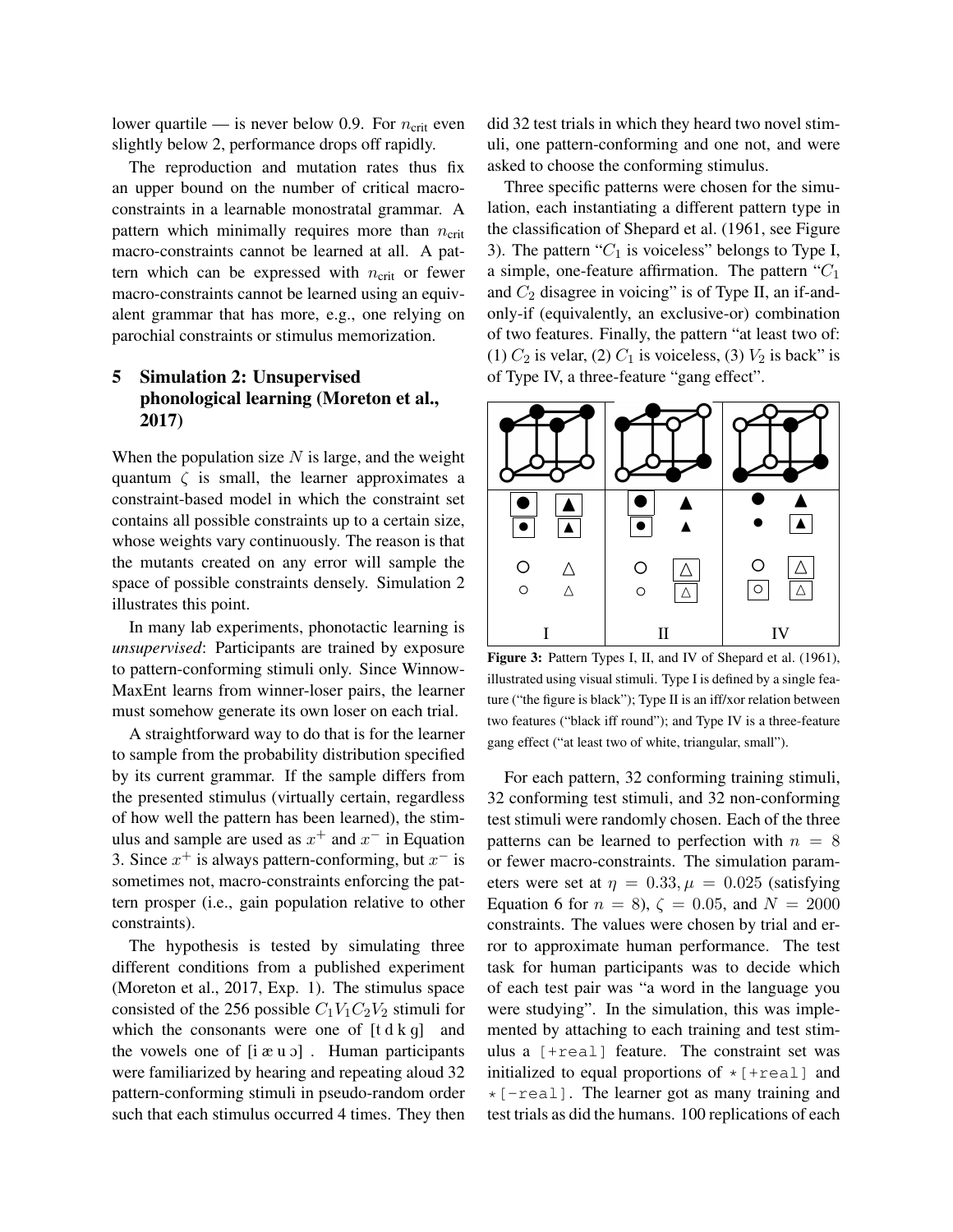simulation were run.

Simulation results are shown in Table 7 alongside human performance. The numbers are similar, and the proportion of pattern-conforming test-phase responses decreases in the order *I > IV > II*.

|      | Pattern type                                          |     |
|------|-------------------------------------------------------|-----|
|      |                                                       | TV. |
| Sim. | $0.83 \pm 0.13$ $0.48 \pm 0.02$ $0.60 \pm 0.05$       |     |
|      | Human $0.73 \pm 0.12$ $0.57 \pm 0.11$ $0.70 \pm 0.09$ |     |

Table 7: Proportion pattern-conforming responses in the test phase (*±* 1 s.d., not s.e.m.) for Simulation 2 and human data (Moreton et al., 2017, Table 5), showing  $I > IV > II$  order.

### 6 Simulation 3: Supervised visual learning (Nosofsky et al., 1994)

When the population size *N* is small and the weight quantum  $\zeta$  is large, the Winnow-MaxEnt-Subtree Breeder approximates a serial hypothesis-tester that keeps trying one categorical rule after another until it finds one that works. This is illustrated in Simulation 3.

The human experiment to be replicated is that of Nosofsky et al. (1994). The stimulus space consisted of eight geometric figures varying on three binary dimensions (shape, shading, and size, as in Figure 3). A pattern was an assignment of four stimuli to Category *A*, and four to *B*. On each trial, the participant saw a figure, classified it as *A* or *B*, and received right/wrong feedback. Training continued until the participant had responded correctly on 32 consecutive trials, or reached a limit of 400 trials. The difficulty order, in terms of trials to criterion or errors to criterion, was  $I < II < IV$ .

Many hypothesis-testing models in the conceptlearning literature account for this difficulty order by positing a bias towards syntactically-simple hypotheses (Shepard et al., 1961; Nosofsky et al., 1994; Feldman, 2006; Ashby et al., 2011; Goodwin and Johnson-Laird, 2013). The bias in Winnow-MaxEnt-Subtree Breeder has a different origin.

It can be seen from Figure 3 that a correct grammar of the Type I problem can be made with just two macro-constraints:  $\star$  [-wug][+black] and  $\star$  [+wug][-black]. These constraints designate the top face of the cube as a wug (i.e., patternconforming) and the bottom face as a non-wug. The smallest correct Type II grammar needs four constraints, one for each of the back-to-front edges of the cube  $(e.g., *[-way] [+black] [+circ]$ . The smallest correct Type IV grammar needs six constraints, one for each of the edges radiating from the central wug or non-wug stimulus.<sup>4</sup> A small  $N$ should therefore favor Type I over Type II, and Type II over Type IV. For the grammar to give human-like near-categorical responses with so few constraints, the weight quantum  $\zeta$  must be large, so that each constraint has the effect of a categorical rule.

The parameters for Simulation 3 were optimized by trial and error to the values  $N = 7, \zeta = 12, \eta =$  $1, \mu = 1, \pi = 1/2$ . Clutch size was set to 12. Fitness-based selection was turned on so that the most-fit *N* of the offspring were chosen. The high mutation rate and large clutch size should have the effect of making the offspring population be a diverse random sample of the 54 possible constraints. Any micro-constraint in the sample which has previously been seen to favor a loser will be assigned its previous (negative) fitness, and hence be eliminated from the offspring set by fitness-based selection. (Here is where the learner's memory for the fitness of extinct micro-constraints, mentioned above in §2.3, is crucial.) The result should be that, as the simulation progresses, invalid micro-constraints are gradually discovered and permanently eliminated from consideration, so that the offspring population becomes more and more a random sample of size 7 from the valid constraints.

In the Type I condition, there are 2 valid faces, 8 valid edges, and 8 valid corners, and a correct grammar can be made in many ways: from the 2 faces, from 1 face plus 4 edges, from 1 face plus 3 edges plus 2 corners, etc. In the Type II condition, there are 4 valid edges and 8 valid corners, and a correct grammar can be made from the 4 edges, or 3 edges plus 2 corners, or 2 edges plus 4 corners. In the Type IV condition, there are 6 valid edges and 8 valid corners, and a correct grammar can only be made from the 6 edges, or from 5 edges plus 2 corners, or from 2 faces plus 2 copies of each of 2 corners. Hence a random sample of size  $N = 7$  is more likely to solve Type I than Type II, and Type II than Type IV.

The results of the simulation (100 replications) are shown in Table 8. The order of difficulty is

<sup>&</sup>lt;sup>4</sup> Alternatively, Type IV can be expressed with two face constraints, plus two copies of each of two corner constraints to override the face constraints, which is still six constraints.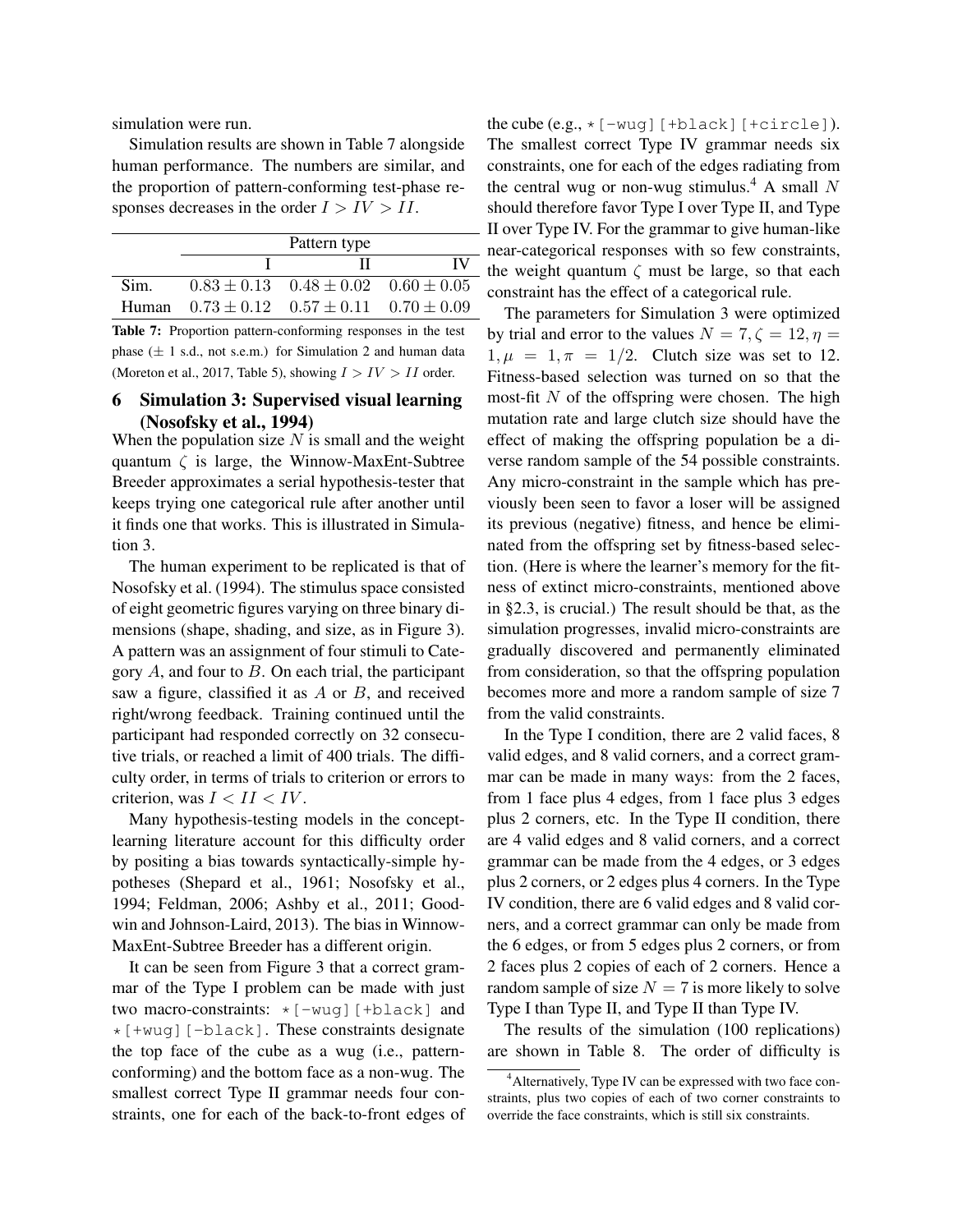|       | % participants<br>reaching criterion |     | Mean trials<br>to criterion |    |     |     |
|-------|--------------------------------------|-----|-----------------------------|----|-----|-----|
|       |                                      |     | IV                          |    |     | IV  |
| Sim.  | 100                                  | 98  | 74                          | 68 | 161 | 210 |
| Human | 100                                  | 100 | 100                         |    | 85  | 127 |

Table 8: Attainment of criterion performance (32 consecutive correct responses in 400 trials) for Simulation 3 and human participants (Nosofsky et al., 1994, 356). Mean trials to criterion excludes cases where criterion was not reached. There were 100 replications.

the same for the learner as for the humans (who are about 40% faster in all conditions). Changing the model parameters has caused Types II and IV to change places with respect to Simulation 2. Smaller values of *N* amplify the advantage of Type II over Type IV. For  $N \leq 5$ , no Type IV simulations reach criterion.

### 7 Discussion

The Winnow-MaxEnt-Subtree Breeder links phonological learning theoretically with other kinds of pattern learning and with creativity in other domains, thus spawning future research questions (e.g., whether mutation is undirected or sensitive to the demands of the problem; Simonton 1999; Dietrich and Haider 2015; whether recombination — sexual reproduction — is empirically motivated, etc.). A more immediate task is to test its empirical adequacy for phonological learning. This section suggests some places to start.

*Abruptness*. The learning curve in the large- $N$ /small- $\zeta$  case is predicted to be more abrupt when the pattern depends on induced constraints rather than preexisting ones from UG or L1 (Moreton, 2019). Complex patterns require a high learning rate  $\eta$  and/or low mutation rate  $\mu$  (see §4). Lower  $\mu$ means longer intervals between constraint discoveries, while higher  $\eta$  means faster population growth following discoveries; hence, complex patterns are predicted to be learned as a series of sudden acquisitions of individual sub-patterns. I know of no experimental evidence bearing directly on either prediction, but abruptness is a familiar aspect of firstlanguage acquisition ("across-the-board" changes, e.g., Smith 1973; Macken and Barton 1978; Vihman and Velleman 1989; Barlow and Dinnsen 1998; Levelt and van Oostendorp 2007; Gerlach 2010; Becker and Tessier 2011; Guy 2014), and been observed

in lab-learned phonology (Moreton and Pertsova, 2016). Individual learning curves for many complex non-linguistic skills show discontinuities alternating with gradual power-law improvements (Haider and Frensch, 2002; Bourne, Jr. et al., 2010; Gray and Lindstedt, 2017; Donner and Hardy, 2015).

*Priming*. As seen in Simulation 1, a target grammar in the large- $N$ /small- $\zeta$  case is found sooner when the relevant macro-constraints are separated by fewer mutations, because finding one constraint spawns mutants that are helpful in finding the next. There is some relevant evidence from natural language: In a sample from P-Base (Mielke, 2008), Carter (2017) found that languages tend to re-use phonological features: The probability that a language which uses Feature *F* in *N* classes uses it in  $N + 1$  classes increases with  $N$  (a preferentialattachment process).

*Nepotism*. A weighty macro-constraint in the large- $N$ /small- $\zeta$  case generates many mutant offspring, thereby maintaining related macroconstraints at higher weights than justified by their usefulness. Hence learners should show emergent effects of constraints that are mutationally close to high-weighted ones. In adult segment-class learning, generalization to untrained segments is stronger when they are more similar to trained segments (Cristiá et al., 2013). Prickett (2018) showed that GMECCS (a gradient-ascent Maximum Entropy learner, Pater and Moreton 2012; Moreton et al. 2017) underpredicts that difference, but that the fit can be improved by making weight updates "leak" between featurally-similar constraints. Nepotism may furnish a mechanism to cause such leakage.

*Cognitive realism*. Human participants report different approaches, including intuition, rote memorization, and explicit reasoning. Differences in selfreported approach correlate with differences in objective measures such as pattern-type difficulty order, learning-curve shape, and ability to verbalize the pattern (Moreton and Pertsova 2016, Moreton and Pertsova, in prep.). Simulations 2 and 3 illustrated parameter settings corresponding to intuition (large  $N$ , small  $\zeta$ ) and to a rudimentary sort of reasoning (small  $N$ , large  $\zeta$ ), and the  $p_{\text{mem}}$  parameter enables stimulus memorization. This raises the question of whether intermediate parameter combinations correspond to types of human performance.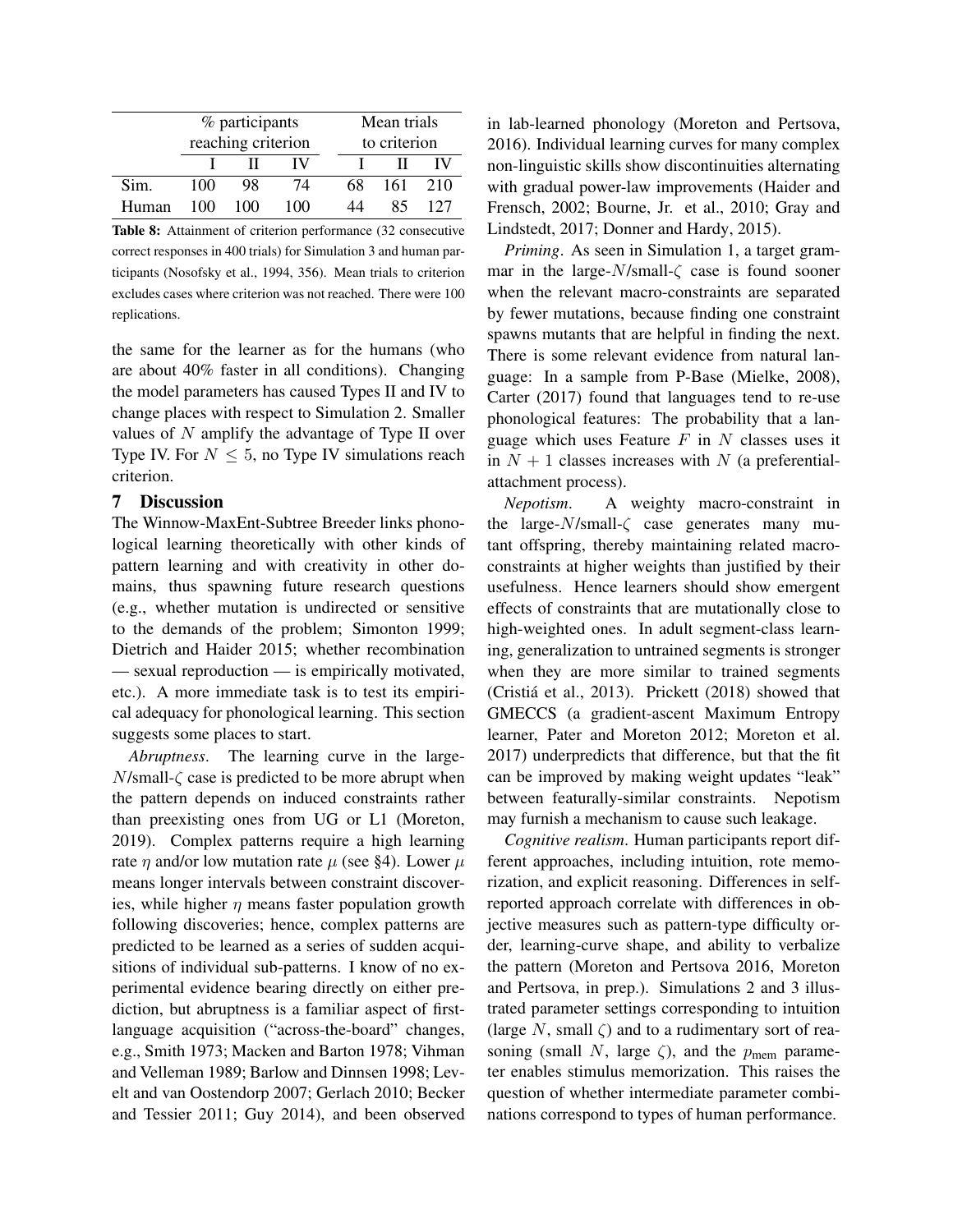## References

- Adriaans, F. and R. Kager (2010). Adding generalization to statistical learning: the induction of phonotactics from continuous speech. *Journal of Memory and Language 62*(3), 311–331.
- Ashby, F. G., E. J. Paul, and W. T. Maddox (2011). COVIS. In E. M. Pothos and A. J. Willis (Eds.), *Formal approaches in categorization*, Chapter 4, pp. 65–87. Cambridge, England: Cambridge University Press.
- Bäck, T. (Ed.) (1996). *Evolutionary algorithms in theory and practice : evolution strategies, evolutionary programming, genetic algorithms*. New York: Oxford University Press.
- Barlow, J. A. and D. A. Dinnsen (1998). Asymmetrical cluster development in a disordered system. *Language Acquisition 7*(1), 1–49.
- Becker, M. and A. Tessier (2011). Trajectories of faithfulness in child-specific phonology. *Phonology 28*, 163–196.
- Boersma, P. and J. Pater (2007, October). Constructing constraints from language data: the case of Canadian English diphthongs. Handout, NELS 38, University of Ottawa.
- Bourne, Jr., L. E., W. D. Raymond, and A. F. Healy (2010). Strategy selection and use during classification skill acquisition. *Journal of Experimental Psychology: Learning, Memory, and Cognition 36*(2), 500–514.
- Campbell, D. T. (1960). Blind variation and selective retention in creative thought as in other knowledge processes. *Psychological Review 67*(6), 380–400.
- Carter, W. T. (2017). Phonological activeness effects in language acquisition and language structuring. Senior Honors thesis, Department of Linguistics, University of North Carolina, Chapel Hill.
- Clements, G. N. and E. V. Hume (1995). The internal organization of speech sounds. In J. A. Goldsmith (Ed.), *The handbook of phonological theory*, Chapter 7, pp. 245–306. Boston: Blackwell.
- Cristiá, A., J. Mielke, R. Daland, and S. Peperkamp (2013). Similarity in the generalization of implicitly learned sound patterns. *Laboratory Phonology 4*, 259–285.
- De Jong, K. A. (2006). *Evolutionary computation: a unified approach*. Cambridge, Massachusetts:

MIT Press.

- Dietrich, A. and H. Haider (2015). Human creativity, evolutionary algorithms, and predictive representations: the mechanics of thought trials. *Psychonomic Bulletin and Review 22*, 897–915.
- Donner, Y. and J. L. Hardy (2015). Piecewise power laws in individual learning curves. *Psychonomic Bulletin and Review 22*(5), 1308–1319.
- Eiben, A. E. and J. E. Smith (2003). *Introduction to evolutionary computing*. Berlin: Springer.
- Feldman, J. (2006). An algebra of human concept learning. *Journal of mathematical psychology 50*, 339–368.
- Flack, K. G. (2007). *The sources of phonological markedness*. Ph. D. thesis, University of Massachusetts, Amherst.
- Gerlach, S. R. (2010). *The acquisition of consonant feature sequences: harmony, metathesis, and deletion patterns in phonological development*. Ph. D. thesis, University of Minnesota.
- Gluck, M. A. and G. H. Bower (1988a). Evaluating an adaptive network model of human learning. *Journal of Memory and Language 27*, 166–195.
- Gluck, M. A. and G. H. Bower (1988b). From conditioning to category learning: an adaptive network model. *Journal of Experimental Psychology: General 117*(3), 227–247.
- Goldsmith, J. A. (1976). *Autosegmental phonology*. Ph. D. thesis, Massachusetts Institute of Technology.
- Goldwater, S. J. and M. Johnson (2003). Learning OT constraint rankings using a maximum entropy model. In J. Spenader, A. Erkisson, and O. Dahl (Eds.), *Proceedings of the Stockholm Workshop on Variation within Optimality Theory*, pp. 111– 120.
- Goodwin, G. P. and P. N. Johnson-Laird (2013). The acquisition of Boolean concepts. *Trends in Cognitive Sciences 17*(3), 128–133.
- Gray, W. D. and J. K. Lindstedt (2017). Plateaus, dips, and leaps: where to look for inventions and discoveries during skilled performance. *Cognitive Science 41*, 1838–1870.
- Gussenhoven, C. and H. Jacobs (2005). *Understanding phonology* (2nd ed.). Understanding Language Series. London: Hodder Arnold.
- Guy, G. R. (2014). Linking usage and grammar: generative phonology, exemplar theory, and vari-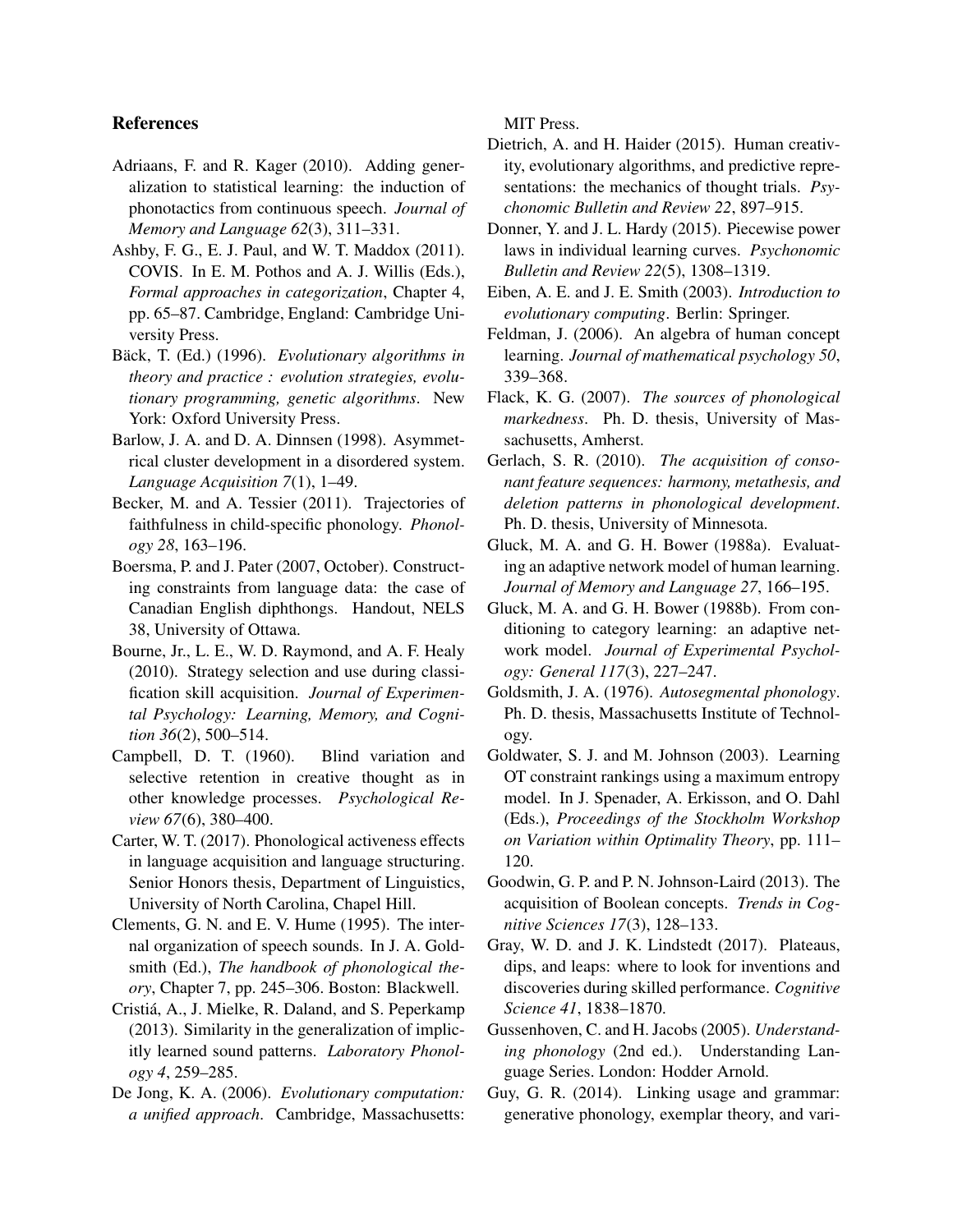able rules. *Lingua 142*, 57–65.

- Haider, H. and P. A. Frensch (2002). Why aggregated learning follows the power law of practice when individual learning does not: comment on Rickard (1997, 1999), Delaney et al. (1998), and Palmeri (1999). *Journal of Experimental Psychology: Learning, Memory, and Cognition 28*(2), 392–406.
- Hayes, B. (1999). Phonetically driven phonology: the role of optimality in inductive grounding. In M. Darnell, E. Moravcsik, M. Noonan, F. Newmeyer, and K. Wheatly (Eds.), *Functionalism and Formalism in Linguistics*, Volume 1: General Papers, pp. 243–285. Amsterdam: John Benjamins.
- Hayes, B. and C. Wilson (2008). A Maximum Entropy model of phonotactics and phonotactic learning. *Linguistic Inquiry 39*(3), 379–440.
- Jäger, G. (2007). Maximum Entropy models and Stochastic Optimality Theory. In J. Grimshaw, J. Maling, C. Manning, J. Simpson, and A. Zaenen (Eds.), *Architectures, rules, and preferences: a festschrift for Joan Bresnan*, pp. 467–479. Stanford, California: CSLI Publications.
- Legendre, G., Y. Miyata, and P. Smolensky (1990). Can connectionism contribute to syntax? Harmonic Grammar, with an application. In M. Ziolkowski, M. Noske, and K. Deaton (Eds.), *Proceedings of the 26th Regional Meeting of the Chicago Linguistic Society*, Chicago, pp. 237– 252. Chicago Linguistic Society.
- Levelt, C. and M. van Oostendorp (2007). Feature co-occurrence constraints in L1 acquisition. *Linguistics in the Netherlands 24*(1), 162–172.
- Littlestone, N. (1988). Learning quickly when irrelevant attributes abound: a new linear-threshold algorithm. *Machine Learning 2*, 285–318.
- Luce, R. D. (2005 [1959]). *Individual choice behavior: a theoretical analysis*. New York: Dover.
- Macken, M. A. and D. Barton (1978, March). The acquisition of the voicing contrast in English: a study of voice-onset time in word-initial stop consonants. Report from the Stanford Child Phonology Project.
- Magri, G. (2013). HG has no computational advantages over OT: toward a new toolkit for computational OT. *Linguistic Inquiry 44*(4), 569–609.
- McCarthy, J. J. (1981). A prosodic theory of non-

concatenative morphology. *Linguistic Inquiry 12*, 373–418.

- Mielke, J. (2008). *The emergence of distinctive features*. Oxford, England: Oxford University Press.
- Moreton, E. (2010a, April). Connecting paradigmatic and syntagmatic simplicity bias in phonotactic learning. Department colloquium, Department of Linguistics, MIT.
- Moreton, E. (2010b, February). Constraint induction and simplicity bias. Talk given at the Workshop on Computational Modelling of Sound Pattern Acquisition, University of Alberta.
- Moreton, E. (2010c, May). Constraint induction and simplicity bias in phonotactic learning. Handout from a talk at the Workshop on Grammar Induction, Cornell University.
- Moreton, E. (2019). Constraint breeding during online incremental learning. In *Proceedings of the Society for Computation in Linguistics*, Volume 2, pp. Article 9.
- Moreton, E., J. Pater, and K. Pertsova (2017). Phonological concept learning. *Cognitive Science 41*(1), 4–69.
- Moreton, E. and K. Pertsova (2016). Implicit and explicit processes in phonotactic learning. In TBA (Ed.), *Proceedings of the 40th Boston University Conference on Language Development*, Somerville, Mass., pp. TBA. Cascadilla.
- Nosofsky, R. M., M. A. Gluck, T. J. Palmeri, S. C. McKinley, and P. Gauthier (1994). Comparing models of rule-based classification learning: a replication and extension of Shepard, Hovland, and Jenkins (1961). *Memory and Cognition 22*(3), 352–369.
- Nosofsky, R. M., T. J. Palmeri, and S. C. McKinley (1994). Rule-plus-exception model of classification learning. *Psychological Review 101*(1), 53– 79.
- Pater, J. (2014). Canadian Raising with languagespecific weighted constraints. *Language 90*(1), 230–240.
- Pater, J. and E. Moreton (2012). Structurally biased phonology: complexity in learning and typology. *Journal of the English and Foreign Languages University, Hyderabad 3*(2), 1–44.
- Pizzo, P. (2013, January 19). Learning phonological alternations with online constraint induction. Slides from a presentation at the 10th Old World